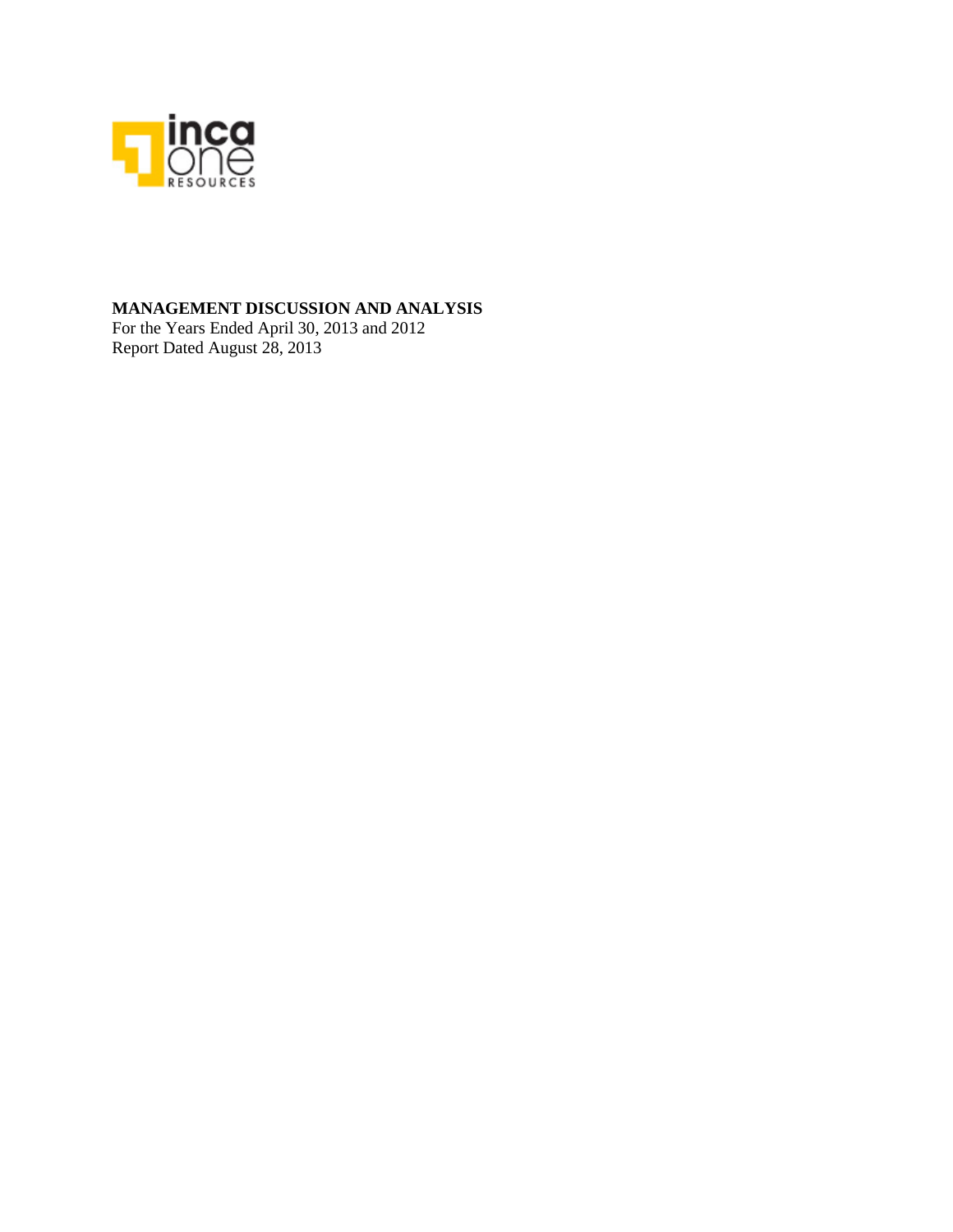Management Discussion & Analysis Years Ended April 30, 2013 and 2012

The following information, prepared as of August 28, 2013, should be read in conjunction with the audited consolidated financial statements of Inca One Resources Corp. ("the Company" or "Inca One") for the year ended April 30, 2013. These financial statements have been prepared in accordance with International Financial Reporting Standards ("IFRS") as issued by the International Accounting Standards Board ("IASB") and interpretations of the International Financial Reporting Interpretations Committee ("IFRIC"). The accounting principles and methods of computation adopted are consistent with those of the previous financial year and all dollar amounts referred to are expressed in Canadian dollars except where indicated otherwise.

### **General Overview**

Inca One was incorporated under the laws of Canada on November 9, 2005, and is an exploration stage company engaged in the acquisition, exploration and development of mineral properties in Peru. It presently has the right to acquire 100% of the shares of a private Peruvian company which owns a 100% interest in the Las Huaquillas gold-copper property (the "Las Huaquillas Property") located in the Department of Cajamarca in northern Peru. The Company, through its newly incorporated Peruvian subsidiaries, has also recently entered into both an option assignment and a joint venture operating agreement pertaining to a second Peruvian mineral property known as the Corizona Project and has acquired an existing Peruvian mineral processing plant. In addition the Company continues to actively evaluate other potential mineral projects. The Company is listed for trading on the TSX Venture Exchange under the symbol "IO".

### **The Las Huaquillas Property**

On March 25, 2011, the Company through its effectively controlled Peruvian privately held company, Minera Huaquillas S.A.C. ("Minera"), entered into a definitive letter agreement with Rial Minera SAC ("Rial") and its shareholders (collectively the "Optionors") pursuant to which the Company has been granted an option to acquire all of the issued and outstanding shares of Rial (the "Rial Shares"). Rial is a private Peruvian company that owns a 100% interest in the Las Huaquillas Property, which consists of approximately 20,300 hectares of continuous mineral claims located in the Department of Cajamarca in northern Peru. Pursuant to the agreement, the Company can acquire 95% of the Rial Shares, by paying cash of US\$5,000,000; issuing 5,000,000 common shares of the Company; and incurring exploration expenditures of US\$10,000,000 over a period of four years. After completion of the cash and share payments and exploration expenditures, the Company may earn a further 5% of Rial Shares by issuing an additional 3,000,000 common shares to one of the Optionors within 15 days of notice of exercise of the option.

Upon the Company acquiring 95% of Rial Shares, a 1% net smelter royalty shall be payable on all future production. In addition, the Company shall issue to one of the Optionors as bonus payments one common share of the Company per each new ounce of gold or gold equivalent that is found or determined to exist on the Las Huaquillas Property, in excess of 560,000 ounces of gold or gold equivalent, to be delivered upon public announcement of such discovery.

With respect to the property, a finder's fee of US\$282,500 and 400,000 common shares are payable to an arm's length party over a period of four years, of which US\$35,625 has been paid and 16,250 common shares have been issued.

As at April 30, 2013, the Company has incurred acquisition costs of \$714,102 and paid exploration expenditures of \$1,678,876 for a total of \$2,392,978. Acquisition costs of \$714,102 consisted of option payments of US\$410,625 and 341,250 common shares at an ascribed value of \$110,512, staking costs of \$49,381 and professional and other costs of \$145,582.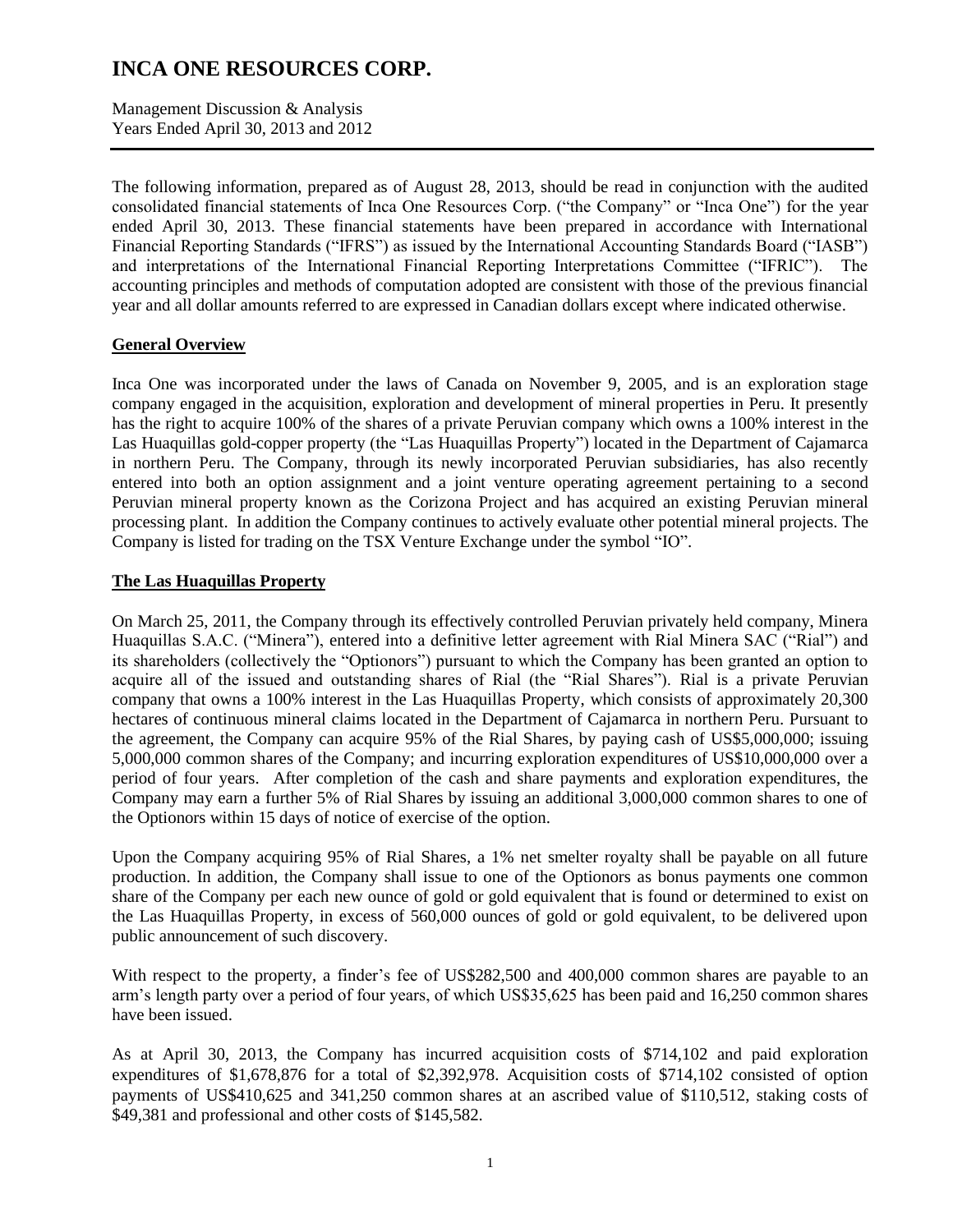Management Discussion & Analysis Years Ended April 30, 2013 and 2012

On June 13, 2013 the Company announced that, after extensive time and effort, it had received regulatory approval from the Peru Ministry of Energy and Mines of its Environmental Impact Statement ("DIA") which will permit a future drilling program on the Las Huaquillas Property. The DIA is a lengthy document which includes a socio-economic baseline study identifying the direct and indirect potential impacted surface areas, a public participation chapter demonstrating the mechanisms implemented by the Company during its awareness program, a community relations plan, an environmental baseline study, the proposed exploration program, an environmental management program and a closing plan for 20 drill platforms. This was an important milestone for the Company to have achieved.

Pursuant to a January 18, 2012 amended agreement with the Optionors ("Amended Agreement") all option payments due on or after July 26, 2012 were deferred until the drill permits were obtained. The Optionors have agreed to defer the option payments until such time that a joint venture partner can be found. The Company is working towards formalization of this agreement.

### **About the Las Huaquillas Property:**

The Las Huaquillas Property is located in the Department of Cajamarca in northern Peru. It is easily accessible by road and is situated at a relatively low elevation of between 1,000 to 1,800 meters. During the year ended April 30, 2013, Minera has staked an additional 16,700 hectares of land surrounding the Las Huaquillas Property, increasing the total continuous claim holdings in the area to approximately 20,300 hectares.

In 1997 and 1998, Sulliden Gold Corporation Ltd. (TSX: SUE, "Sulliden") carried out an integrated exploration program on the Las Huaquillas Property. It included surface exploration, underground sampling and diamond drilling. The exploration identified a 2.2 km long structurally controlled Au-Ag anomalous corridor named Los Socavones.

The average true width encountered to date of the Los Socavones gold mineralization is 20+ meters, with some intercepts more than 75 meters in true width. Only a quarter of the length of the Los Socavones Zone has been drill tested in some detail while the depth remains open. (1)

| <b>DDH</b> Hole | From $(m)$ | To(m)  | Length $(m)$ | Au $(g/t)$ | Ag $(g/t)$ |
|-----------------|------------|--------|--------------|------------|------------|
| LH97-07         | 28.50      | 70.50  | 42.00        | 2.05       | 24.60      |
| LH97-08         | 0.00       | 78.00  | 78.00        | 2.71       | 19.00      |
| LH97-13         | 181.75     | 195.25 | 13.50        | 2.86       | 57.00      |
| $PD-01$         | 100.25     | 134.65 | 34.40        | 2.71       | 38.63      |
| $PD-02$         | 66.15      | 80.15  | 14.00        | 8.41       | 105.93     |
| $PD-04$         | 39.25      | 59.45  | 20.20        | 2.79       | 42.77      |

Table 1: Highlighted mineralized intercepts of the Los Socavones Zone. (1)

Note 1: The historic resource was calculated in 1998 and the Company has not completed the work necessary to have the historical estimate verified by a Qualified Person. The Company is not treating the estimate as a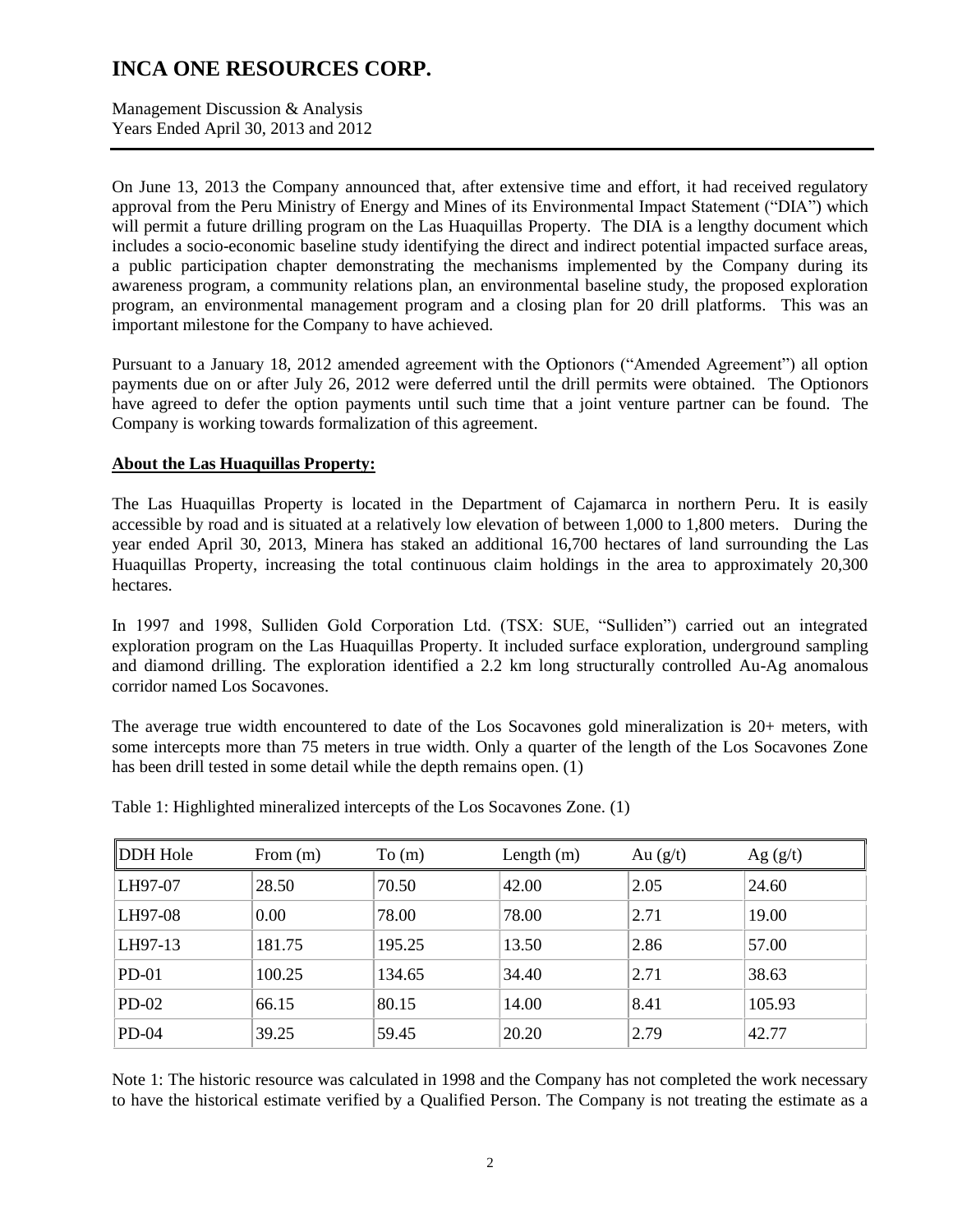Management Discussion & Analysis Years Ended April 30, 2013 and 2012

current NI 43-101 defined resource and the historical estimate should not be relied upon. The Las Huaquillas Property will require considerable future exploration.

In 1998, Sulliden estimated that a 500 meter section of the 2.2 km long Los Socavones Zone hosts a geological resource of 6.57 million tonnes grading 2.09 g/t Au and 25.2 g/t Ag, equivalent to 443,000 ounces of gold and 5.3 million ounces of silver. This has been calculated at a cutoff of 1.5  $g/t$  gold, and remains open at depth and along strike. This historic resource, based on 10 drill holes and 20 mineralized intercepts and was estimated by Sulliden to a depth of 200 meters.

As part of Peruvian President Humala's mandate for public investment, \$68 million US dollars will be spent over the span of 2013-2015 on building and improving infrastructure in Northern Peru to rehabilitating roads from Chamaya -Jaen-San Ignacio-Rio Chinchipe near the Peruvian / Ecuador boarder. This is a major transformation of approximately 125km of poorly constructed gravel/dirt roads to widened paved roads, and great news for both local residents and foreign operating mining operation.

Currently four international mining companies operate out of Northern Peru: Rio Tinto (La Granja), Newmont (Yanacocha), Anglo American (Michiquillay) and Goldfields (La Cima). Inca One's Las Huaquillas Property will greatly benefit from large-scale investment and construction of modernized roads and power grid.

The technical information above has been prepared in accordance with the Canadian regulatory requirements set out in NI 43-101 and reviewed on behalf of the Company by Thomas A. Henricksen, PhD, a Qualified Person as defined by NI 43-101.

### **The Corizona Project – Mineral Property Option**

Pursuant to an Assignment of Contractual Position Agreement formalized under Peruvian law on January 25, 2013, and amended on May 28, 2013 and June 5, 2013, between the Company and Canadian Mining S.A. ("Canadian Mining"), a privately held Peruvian company, the Company was granted an exclusive right to acquire 100% of a mining lease and purchase option for a mineral property located in Peru in exchange for a cash payment of US\$50,000. The mineral property consists of approximately 259 hectares located in the Lahuaytambo District, Huarochirí province in the Department of Lima, in the area known as Cruz de Laya and La Mina, approximately 85 kilometers from the city of Lima ("the Corizona Project"). Previous work on infrastructure, exploration and engineered mine development has been performed on the Corizona Project and the property is accessible by road with an office, running water and electricity found on site.

The following technical information with respect to the Corizona Project has been reviewed on behalf of the Company by John Buckle, P.Geo., as the Qualified Person.

The Corizona Project contains a large hydrothermal system with gold hosted in a hematite-chlorite-quartz structurally controlled en echelon veins. The veins intruded with rhyo-dacitic dykes in parallel fractures along andesite-dacite tuff volcaniclastic bedding planes. The high grades of gold are associated with quartz-iron oxide and argillic-kaolinitic alteration.

There are eight known veins on the Corizona Project, two of which (Veins B and C) have been partially mined previously from over 200 meters of tunneling and underground workings. Previous work and sampling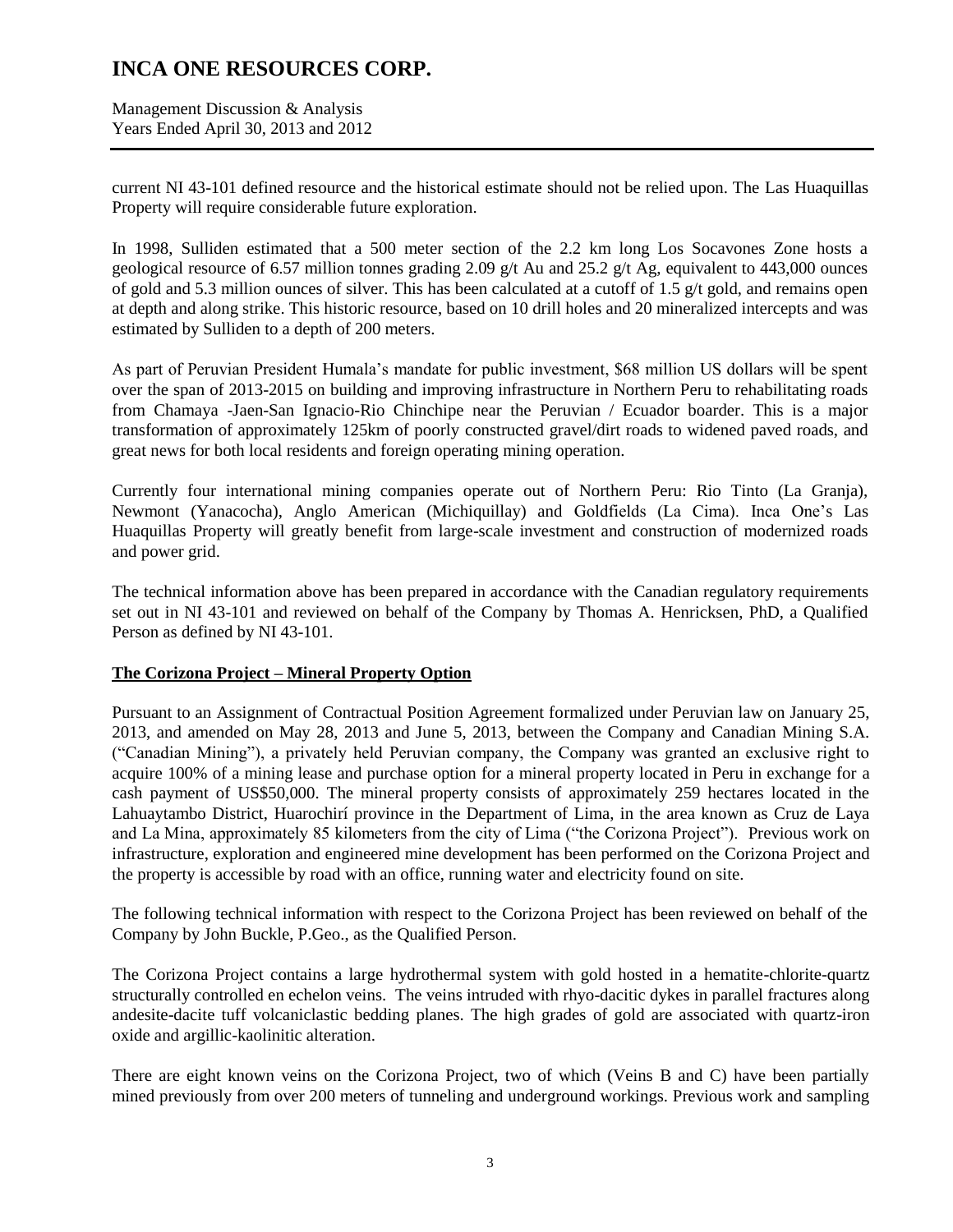Management Discussion & Analysis Years Ended April 30, 2013 and 2012

from these veins have reported consistent grades of more than 10g/t gold over vein widths of 0.5 to 1.5 meters.

In 2010, Mr. Elard Zegarra, a Peruvian engineer, wrote a report on the Corizona Project and although it was not written to NI 43-101 specifications, the study is consistent with previous mining engineering practices. This study produced an accurate survey of the main existing mine workings on Veins B and C. From the historic sampling (non 43-101 compliant) grades averaged 7.57 g/t gold for Vein B over a width of 0.7 meters, from samples taken every 2 meters along the 80 meter length of the previous mine workings and 11.49  $g/t$ gold for Vein C over similar width. Several samples from this previous work reported over 100  $g/t$  gold over 0.2 meters.

Known veins confirm evidence for up to 200 meters vertical above the level of the main adit while remaining open at depth with 1,200 meters strike on 5 separate veins. It should be noted that the potential quantity and grade above remains conceptual in nature, and that there has been insufficient exploration to define a mineral resource and that it is uncertain if further exploration will result in Veins B and C on the Corizona Project being delineated as a mineral resource.

Pursuant to the underlying Mining Lease with Purchase Option Agreement dated January 24, 2013, between Canadian Mining and the Peruvian owner of the mineral property, Sociedad Minera Corizona Limited Liability Lima ("SMRL"), Canadian Mining is entitled to conduct mining activity on, and holds an option to purchase, the Corizona Project until February 27, 2015.

In order to earn its interest in the mineral property option the Company will be required to pay SMRL cash of US\$730,000 at the date of signing the transfer of the concession, US\$730,000 at the date such transfer is registered in the Lima, Peru Mining Registry office and is also required to pay US\$490,000 to Canadian Mining within five days of the date that the option is legally acquired by the Company.

### **The Corizona Project – Joint Operation**

As agreed to in January 2013 but not formalized legally until June 5, 2013, the Company committed to a three year renewable Joint Venture Agreement with Canadian Mining for purposes of further exploration, evaluation, development and operation of the Corizona Project. Pursuant to the terms of this agreement the joint venture will be operated by Canadian Mining and the Company will contribute all of the initial funding in exchange for an 80% share of the Corizona Project's net profits.

On April 28, 2013, Canadian Mining held a Community Assembly and successfully obtained the consent for the use of the surface land for a five-year term from the Community of Llambilla. The Company is extremely pleased with the agreement, as it is integral to the process of obtaining commercial mining permits. Rural communities in Peru are organizations recognized by Peruvian law, comprising of families living on and owning certain territories, linked by ancestral, social, economic and cultural bonds. The Community of Llambilla is the legal owner of the surface land where the Corizona Project is located. Therefore it was extremely important that this authorization was obtained and supported by the local community.

Following the completion of a formalization process, it is envisioned that the joint operation will be able to explore and produce up to 350 tons of material per day while working towards formal operating permits and authorizations.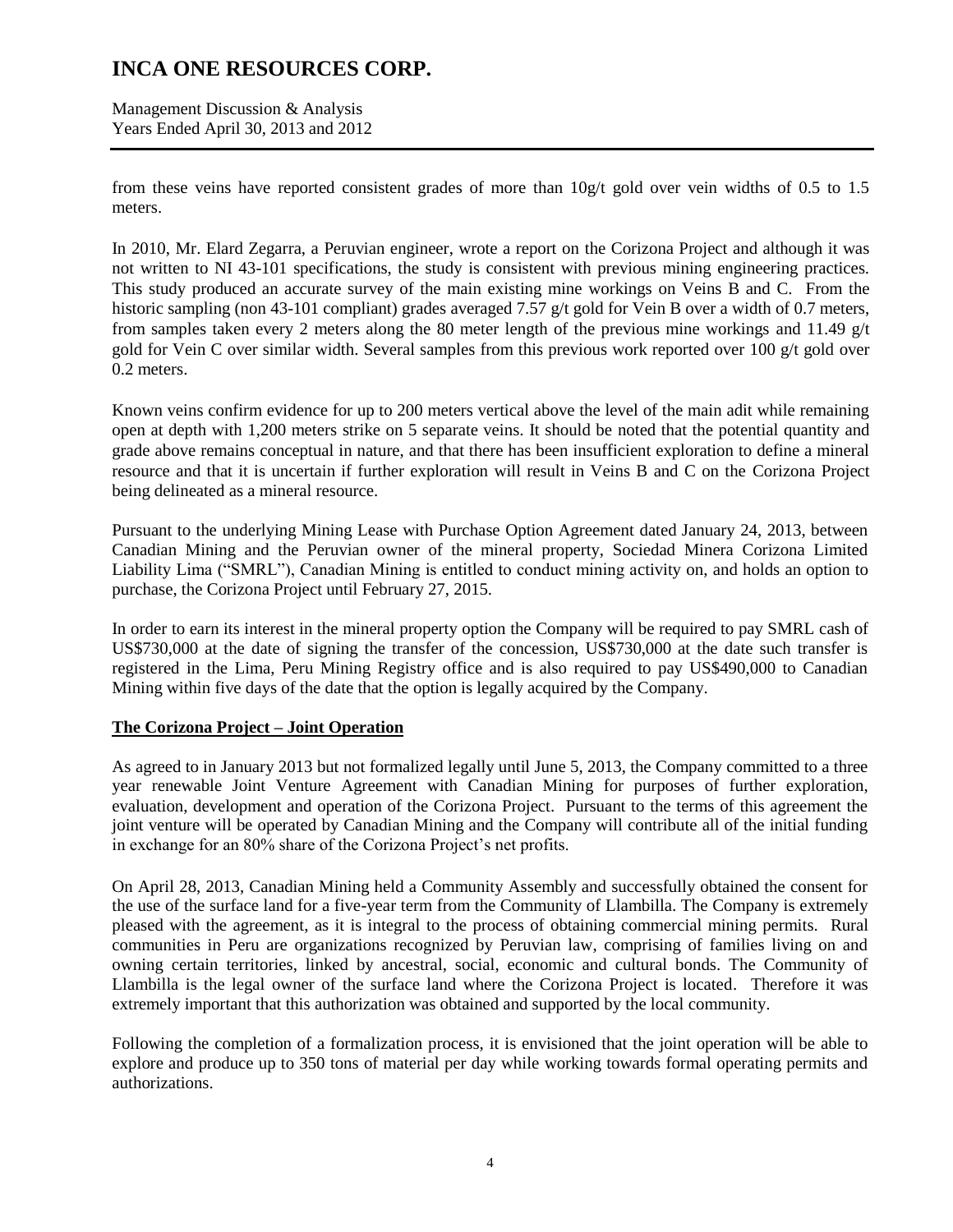Management Discussion & Analysis Years Ended April 30, 2013 and 2012

On April 30, 2013, the Company announced that it and Canadian Mining had commenced preparations for initial bulk sampling from the Los Angeles Vein (formally Vein B). To date blasting, widening and timbering of Level 0 of the Los Angeles Vein has been completed as well as preparing the shaft between Level 0 and Level 2 for access to the vein on Level 2 for bulk sampling. Level 2 of the Los Angeles Vein runs both East and West. Currently a bulk sampling program is underway which includes underground development of Level 3 and extraction of the Los Angeles vein from Level 2.

Effective March 27, 2013 the Company entered into a Service Provision Agreement with Canadian Mining ("Service Provision Agreement") pursuant to which the Company has since paid cash of US\$25,000 upon the contracting of a toll mill for purposes of processing ore from the Corizona Project.

On May 7, 2013, the Company and Canadian Mining secured a toll milling agreement with a Peruvian ore processor Grupo Dore to process the bulk sample material produced from the Corizona Project. The agreement states that the Company and Canadian Mining will fulfill all necessary requirements to sell bulk sample material from the Corizona Project, and will pay to Grupo Dore the cost to mill its material, including a capital charge plus a toll milling fee per ton of bulk sample material produced.

Under the terms of the toll milling agreement, the Company and Canadian Mining will transport all material produced at the Corizona Project via truck to Grupo Dore's nearby processing plant located in the Ancon District, north of Lima, just 135 km from the Corizona Project. Material brought to the plant will be systematically sampled for quality assurance and grade control. Inca One has a contract with SGS Labs to assay the samples from the mill site. As samples are taken, metallurgical testing will commence to determine the optimum processing conditions. Time from delivery of the material at the mill to receiving payment is approximately 20 days.

### **Chala One Plant Acquisition**

On June 6, 2013, the Company entered into a Letter of Intent to acquire 100% of a permitted and operational milling facility ("Chala One") in Southern Peru for US\$240,000. Of this amount, US\$150,000 has been paid and the remaining US\$90,000 is expected to be payable within one year, once transfer of the permitted facility is complete. Completion of the acquisition of the milling facility is subject to a number of conditions including completion of a definitive agreement. Pursuant to the Service Provision Agreement, the Company paid cash of US\$50,000 to Canadian Mining for the provision of sourcing and technical advice with respect to the acquisition of the Chala One plant, and an additional US\$50,000 is payable once this plant becomes operational. In addition US\$40,000 in additional finder fees was also paid in connection with the acquisition.

The Chala One Plant currently has capacity to process approximately 25 TPD and Inca One intends to begin toll milling high-grade artisanal ore once mill feed is secured. As part of the Plant acquisition due diligence process, management surveyed local artisanal miners and, based on the responses, the Company believes there will be an abundant supply of high-grade gold ore to process from these local miners.

The Plant is currently processing ore from a nearby concession and recovering  $90 - 92\%$  of the gold in oxides. Inca One intends to immediately increase capacity to 50 TPD by installing a new ball mill, and flotation tanks while applying for commercial permits to incrementally increase capacity up to 350 TPD. The Plant currently sits on 21 hectares of land, and provides ample room for plant expansion. Canadian Mining will be the Manager of the plant's operations.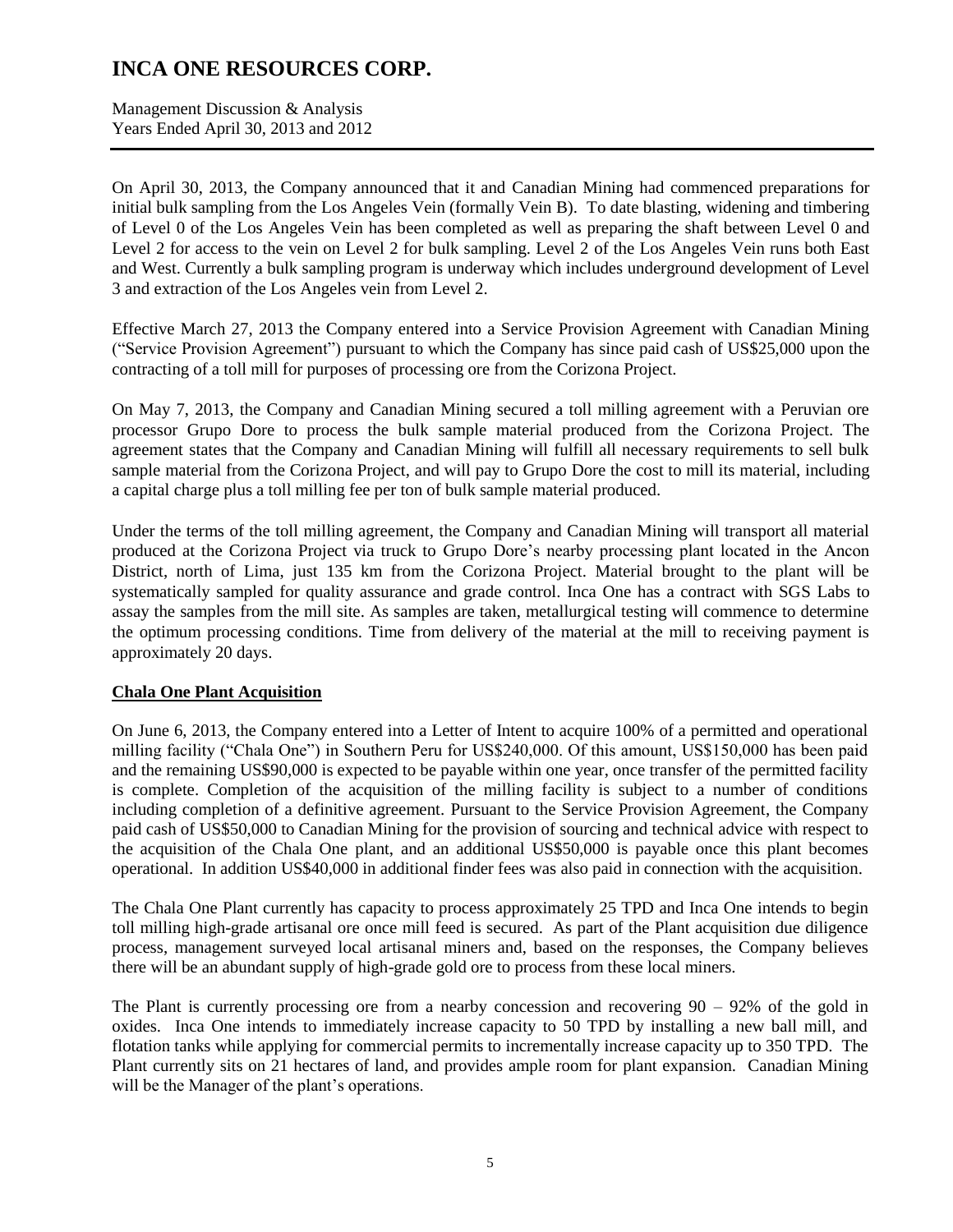Management Discussion & Analysis Years Ended April 30, 2013 and 2012

Inca One believes the Plant purchase is an excellent strategic acquisition that enables cash flow to be used to further the expansion of its Peruvian operations. It also believes that acquiring an existing gold milling facility will save the Company significant capital, time and resources by eliminating the construction and permitting process, which building a new gold processing plant would entail.

The Company has also agreed to pay to Canadian Mining cash of US\$125,000 per plant in stages for sourcing and technical advice leading to the acquisition of each of three additional plants.

### **Future Outlook:**

The Company is moving forward with its business plan to further explore and develop Peruvian mineral properties and believes both the Corizona Project bulk sampling program and the Chala One plant acquisition will provide the necessary cash flow to achieve this objective. The Company is also currently working towards formalization of an agreement with the Optionors of the Las Huaquillas property in order to defer option payments currently required to be paid pursuant to the terms of the underlying option agreement.

While it intends to raise additional funds through the continuing issue of convertible debentures, in order to execute its business plan the Company expects that future financings will also likely be required, although the ability to complete such on terms acceptable to the Company is uncertain, in particular in view of recent stock market volatility. Management has assessed and will continue to address the implications of recent events in order to ensure that the Company can continue to achieve its long term objectives.

### **Selected Annual Information**

The following selected financial data with respect to the Company's financial condition and results of operations has been derived from the audited financial statements of the Company for the years ended April 30, 2013, 2012 and 2011. The selected financial data should be read in conjunction with those financial statements and the notes thereto.

|                                  |                 | Years ended April 30, |            |
|----------------------------------|-----------------|-----------------------|------------|
|                                  | 2013            | 2012                  | 2011       |
|                                  | \$              | \$                    |            |
|                                  |                 |                       |            |
| Interest income                  | 1,786           | 10,332                | 987        |
| Net loss                         | (882, 987)      | (1,179,539)           | (471, 246) |
| Net loss per share               | (0.03)          | (0.05)                | (0.04)     |
| Mining property and development  |                 |                       |            |
| asset                            | 195,390         |                       |            |
| Exploration and evaluation asset | 2,392,978       | 1,395,072             | 158,097    |
| Total assets                     | 3,396,270       | 2,128,195             | 906,773    |
| Total long term liabilities      | N <sub>il</sub> | Nil                   | Nil        |
| Dividends declared               | <b>Nil</b>      | Nil                   | Nil        |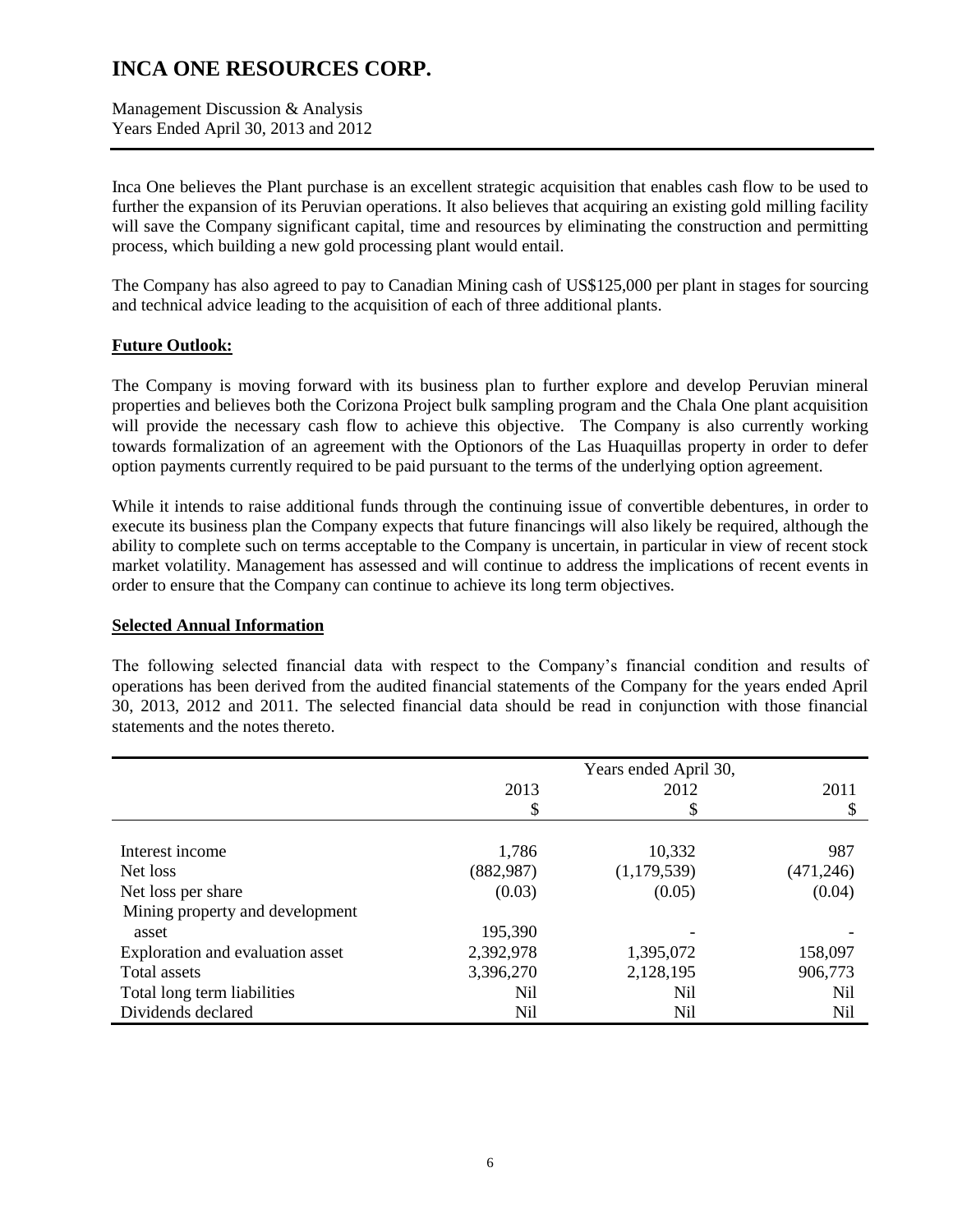Management Discussion & Analysis Years Ended April 30, 2013 and 2012

### **Summary of Quarterly Information**

The following table sets out selected quarterly financial results:

|                  |           | Deferred<br>exploration / |              |            |                   |
|------------------|-----------|---------------------------|--------------|------------|-------------------|
|                  | Working   | development               |              |            | <b>Basic</b> loss |
| Quarter ended    | Capital   | expenditures              | Total assets | Net loss   | per share         |
|                  | \$        | \$                        | \$           | \$         | \$                |
| April 30, 2013   | 597,060   | 153,836                   | 3,396,270    | (219, 812) | (0.01)            |
| January 31, 2013 | 329,422   | 238,260                   | 2,662,312    | (211, 476) | (0.01)            |
| October 31, 2012 | 760,780   | 252,884                   | 2,886,957    | (272, 236) | (0.01)            |
| July 31, 2012    | 97,723    | 352,926                   | 1,948,575    | (179, 463) | (0.00)            |
| April 30, 2012   | 616,545   | 389,918                   | 2,128,195    | (330, 455) | (0.01)            |
| January 31, 2012 | 1,198,995 | 319,391                   | 2,268,591    | (216, 339) | (0.01)            |
| October 31, 2011 | 1,710,986 | 359,353                   | 2,423,848    | (243,038)  | (0.01)            |
| July 31, 2011    | 2,162,695 | 168,313                   | 2,550,669    | (389,707)  | (0.02)            |

The Company's quarterly net losses remained consistent through the quarters except for the quarters ended July 31, 2011, April 30, 2012, October 31 2012 and January 31, 2013 when share-based payments were recorded. Total assets have increased and working capital has trended downward as funds were expended on exploration, offset by private placement financings in the quarters ended July 31, 2011, October 31, 2012, and April 30, 2013.

### **Results of Operations**

During the year ended April 30, 2013, the Company reported a net loss of \$882,987 compared to a net loss of \$1,179,539 during the year ended April 30, 2012, representing a decrease in loss of \$296,552.

Consulting and management fees in the current year decreased by \$17,719 compared to fiscal 2012, with fewer consultants utilized. Office, rent and administration decreased by \$30,525, due to a move to new premises and a change in the recording of accounting support costs which were formerly charged under the office sharing arrangement but are now included in professional fees. Professional fees increased by \$42,532 compared to fiscal 2012 as a result of the above noted change in the recording of accounting support costs as well as accounting and legal services incurred in order to incorporate three new Peruvian subsidiaries and finalize the recent significant number of Peruvian legal agreements.

During the year ended April 30, 2013, the Company recorded share-based compensation of \$136,035 compared to \$384,037 during the year ended April 30, 2012. The decrease was a result of fewer stock options granted during the year ended April 30, 2013.

Transfer agent and shareholder information expense increased in the current year by \$72,223 compared to fiscal 2012, primarily due to a one year investor relations agreement entered into on October 5, 2012. Travel, advertising and promotion expenses decreased in the current year by \$136,226 due to a decrease in business related travel incurred earlier in the fiscal year.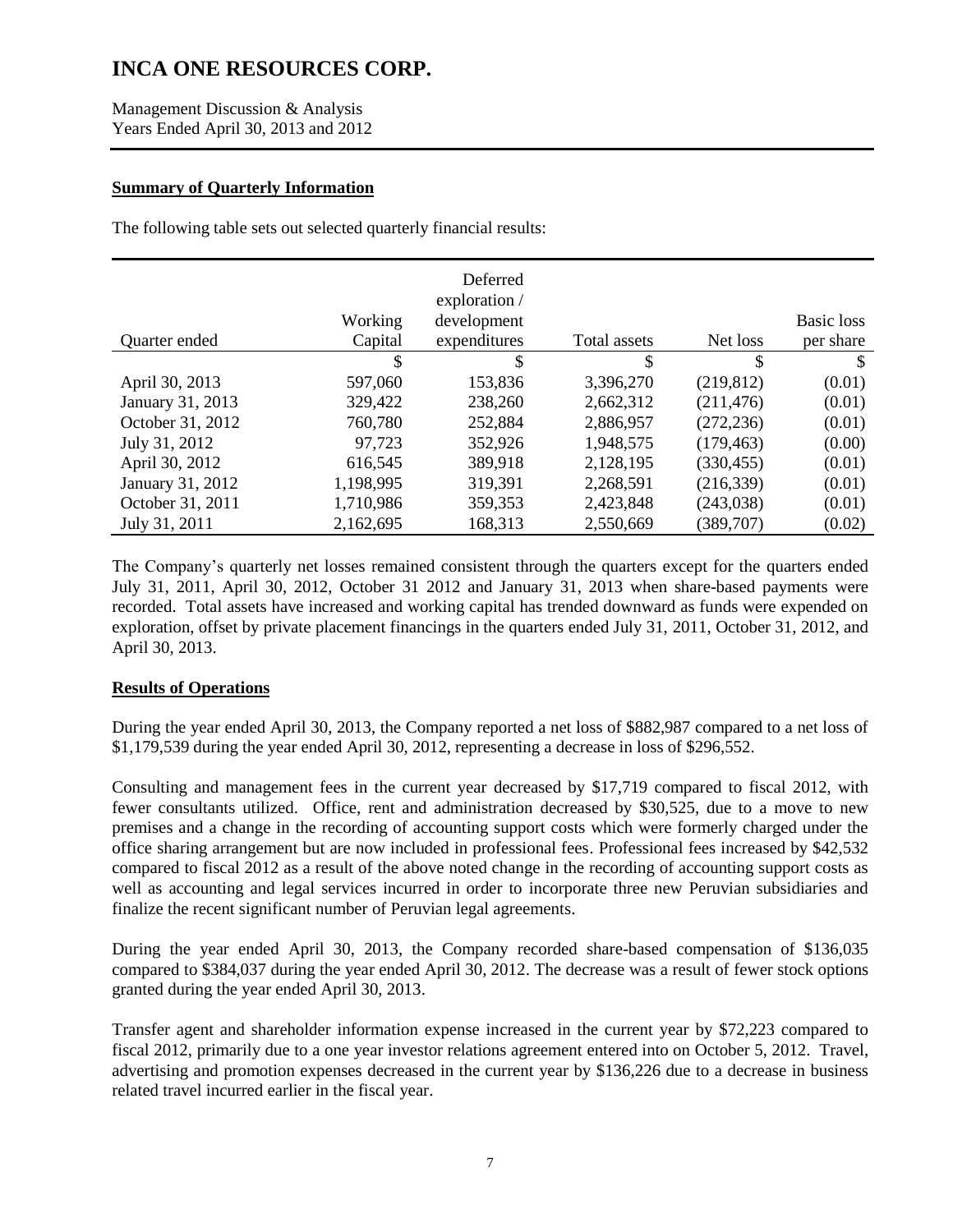Management Discussion & Analysis Years Ended April 30, 2013 and 2012

### **Fourth Quarter**

During the fourth quarter, the Company reported a net loss of \$219,812, the most significant components of which were consulting and management fees of \$35,719, professional fees of \$50,465, shareholder information expenses of \$53,169 and travel costs of \$52,965.

Consulting and management fees were primarily for the services of the President of the Company. As mentioned previously, professional fees related to the costs incurred in order to finalize the increased number of Peruvian legal agreements. Shareholder information expenses were incurred primarily with respect to fees charged pursuant to investor relation agreements. Travel costs were associated with Peruvian travel incurred to complete the Las Huaquillas DIA as well as further the recent increase in Peruvian operations.

During the fourth quarter, the Company recorded share-based compensation of \$5,786 with respect to the vesting of options issued in previous quarters. No stock options were granted during the quarter ended April 30, 2013.

### **Liquidity and Capital Resources**

To date the Company has had no revenue producing operations from which it can internally generate funds. The Company has financed its operations and met its capital requirements primarily through the issuance of capital stock by way of private placements and the exercise of share purchase warrants previously issued. As at April 30, 2013, the Company had cash and cash equivalents of \$684,724 representing an increase of \$141,694 compared with cash and cash equivalents of \$543,030 at April 30, 2012.

During the quarter ended April 30, 2013 the Company acquired a joint interest in the Corizona Project which is expected to commence a bulk sampling program in late August 2013 and in June 2013 started the process of acquiring an interest in the Chala One gold milling facility which it intends to start operating in September 2013. It is intended that revenue will soon be generated from these two operations.

The Company reported working capital of \$597,060 at April 30, 2013 as compared to working capital of \$616,545 as at April 30, 2012, representing a decrease in working capital of \$19,485 resulting from the exploration expenditures on the Las Huaquillas Property, the acquisition and development costs on the Corizona Project, and general and administrative expenditures offset by \$2,071,680 in gross proceeds raised from private placements.

On June 21, 2013, the Company announced a Debenture offering of up to \$600,000 in principal. The debentures will be sold in units of \$25,000, have a term of 5 years, and bear interest at the rate of 10% per annum, calculated and paid quarterly in arrears. Gross proceeds of \$200,000 have since been received from the issue of these debenture units. During the first year of the term of the Debentures, at the Unit holders option, 20% of the principal may be converted into common shares of the Company at a price per share (the "Conversion Price") based on the Volume Weighted Average Trading Price (VWATP) of the Company's shares on the TSX Venture Exchange over a period of 10 consecutive trading days prior to conversion as follows:.

- If the VWATP is equal to or less than \$0.10, the Conversion Price will be \$0.10.
- If the VWATP is greater than \$0.10 but less than \$0.20, the Conversion Price will be the VWATP.
- If the VWATP is equal to or greater than \$0.20, the Conversion Price will be \$0.20.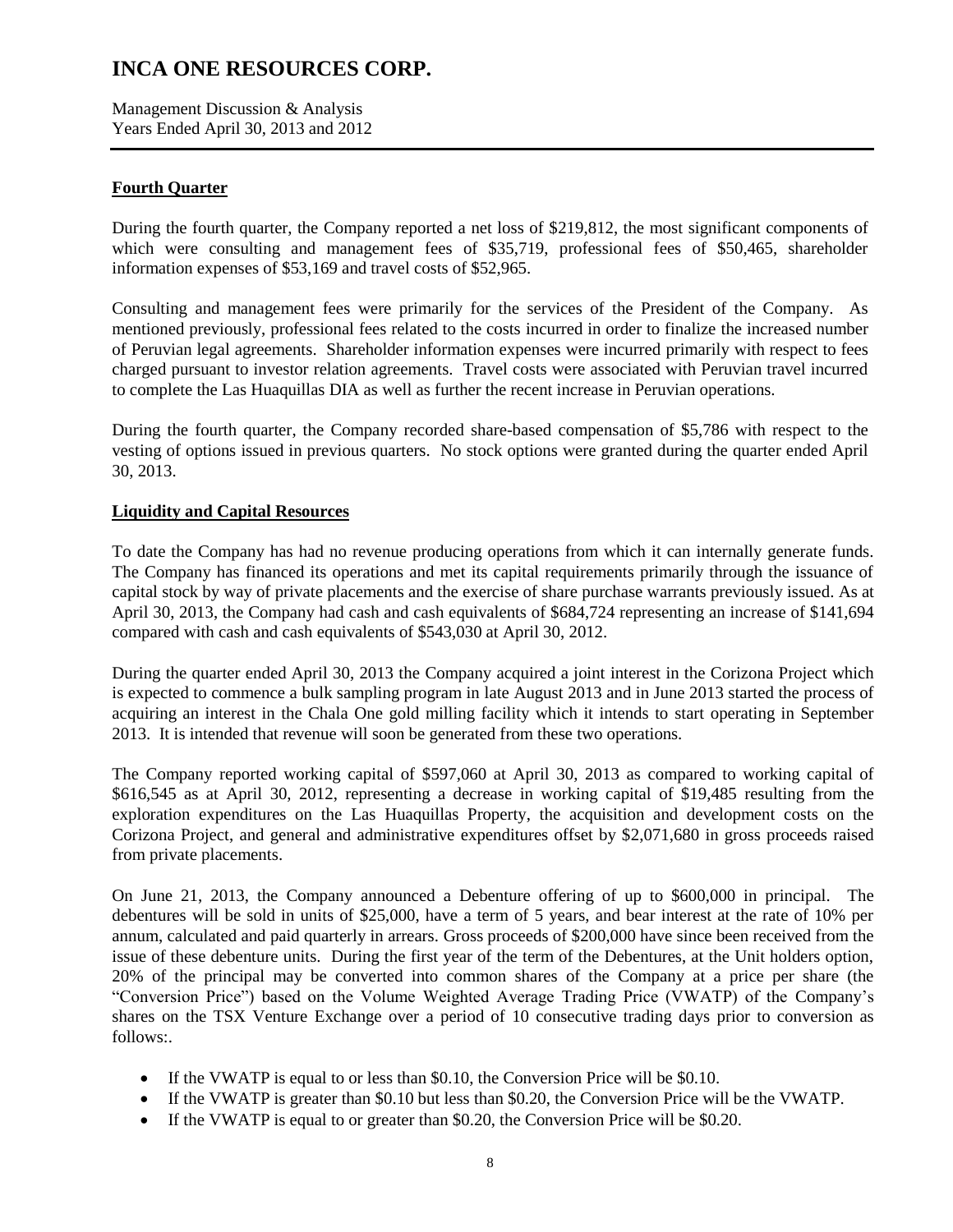Management Discussion & Analysis Years Ended April 30, 2013 and 2012

The proceeds of the Debenture offering will be used for the exploration and development of the Company's properties in Peru and to pay for improvements to the Chala One Plant. Management also intends to finance operating costs over the next year with funds derived from the Debenture offering and its joint venture share of net profits from its Corizona Project and Chala One Plant interest but there is no certainty that these funds will be received.

In June 2013 the Las Huaquillas drill permits were received and option payments became payable at that time pursuant to the Las Huaquillas Amended Option Agreement. However the Optionors have now agreed to defer the option payments until such time that a joint venture partner can be found. The Company is working towards formalization of this agreement.

Other than the June 2013 Debenture offering, the Company has no long-term debt and the Company is not subject to any capital requirements imposed by a regulator.

### **Capital Expenditures**

During the year ended April 30, 2013, the Company incurred  $$195,390 (2012 -  $\$ inl) with respect to its$ Corizona Project, \$997,906 (2012 – \$1,236,975) for Las Huaquillas exploration and evaluation expenditures, and \$18,384 (2012 – \$20,515) for the purchase of equipment.

### **Financings**

On September 28, 2012 and October 12, 2012, the Company completed a private placement of 11,181,800 units at \$0.10 per unit for gross proceeds of \$1,118,180. Each unit consisted of one common share and onehalf of one share purchase warrant. Each whole share purchase warrant entitles the holder to acquire one additional common share of the Company at \$0.20 per share for a period of one year.

In connection with this private placement finder's fees were paid consisting of cash of \$55,194 and by the issue of 550,443 share purchase warrants with each warrant having terms identical to warrants issued as part of the unit financing. Other share issuance costs with respect to the private placement included legal fees of \$14,419, and regulatory expenses of \$5,591.

On April 5, 2013, the Company completed a private placement of 9,535,000 units at \$0.10 per unit for gross proceeds of \$953,500. Each unit consisted of one common share and one share purchase warrant. Each whole warrant entitles the holder to acquire one additional common share of the Company at \$0.20 per share for a period of three years.

In connection with this private placement finder's fees were paid consisting of cash of \$58,080 and by the issue of 590,800 share purchase warrants with each warrant having terms identical to warrants issued as part of the unit financing. Other share issuance costs with respect to the private placement included legal fees of \$15,144, and regulatory expenses of \$5,517.

On June 21, 2013, the Company announced a Debenture offering for gross proceeds of up to \$600,000. The details of the Debenture offering are discussed above in the "Liquidity and Capital Resources" section. Gross proceeds of \$200,000 have since been received from the issue of these debentures.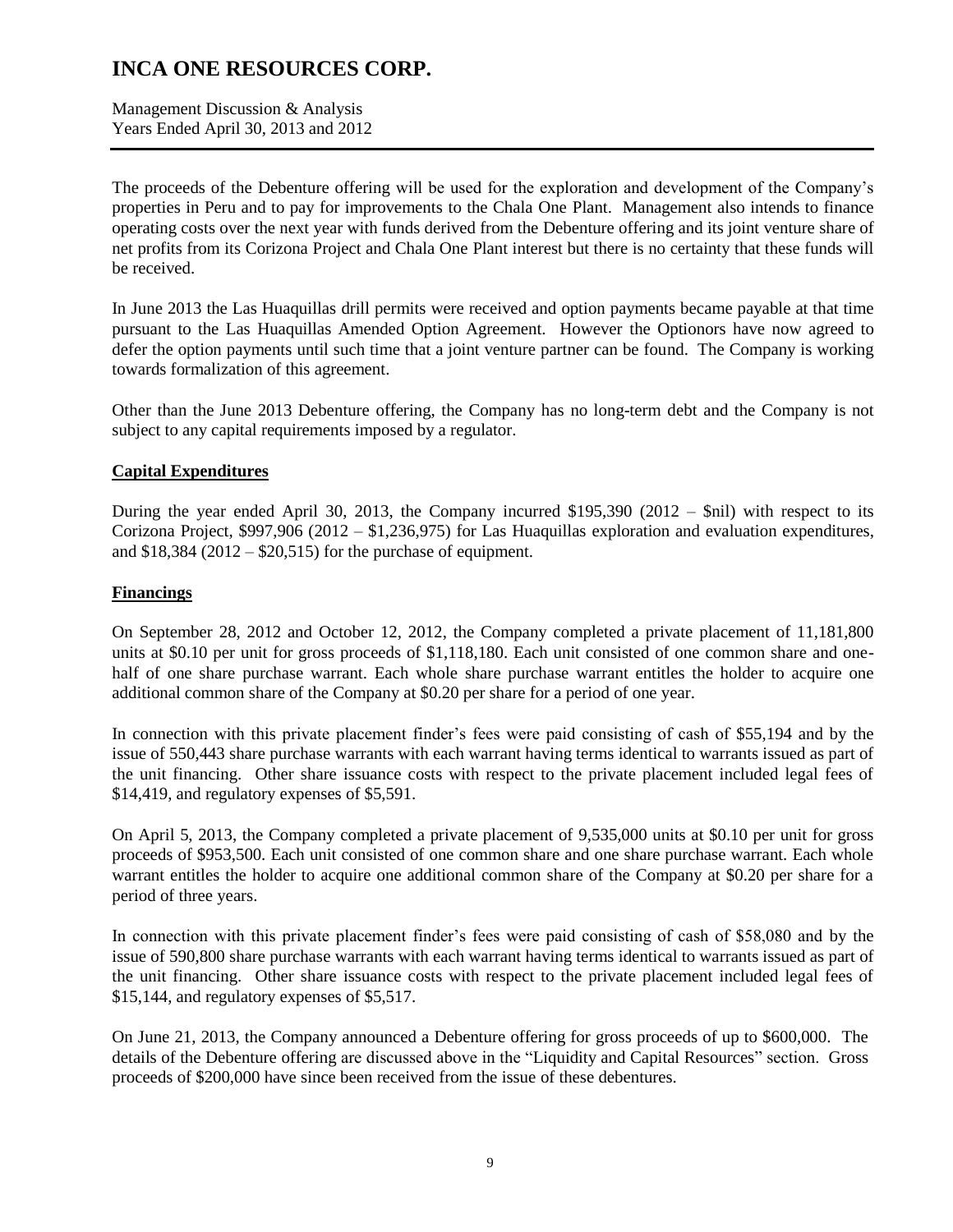Management Discussion & Analysis Years Ended April 30, 2013 and 2012

On August 13, 2013, a shareholder of the Company advanced to the Company \$100,000, payable on demand with an interest rate of 20% per annum calculated and paid quarterly in arrears.

### **Summary of Outstanding Share Data**

As at the date of this MD&A, the Company had 43,489,174 common shares issued and the following options and warrants outstanding:

|                          |                       |                    | Vesting    |
|--------------------------|-----------------------|--------------------|------------|
| Options                  | <b>Exercise Price</b> | <b>Expiry Date</b> | Provisions |
| #                        | \$                    |                    |            |
| $311,000$ <sup>(1)</sup> | 0.135                 | February 18, 2015  | Vested     |
| 480,000 $^{(1)}$         | 0.125                 | April 7, 2015      | Vested     |
| 150,000                  | 0.250                 | February 9, 2017   | Vested     |
| 250,000                  | 0.150                 | October 5, 2017    | Vested     |
| 775,000                  | 0.150                 | October 30, 2017   | Vested     |
| 20,000                   | 0.150                 | December 12, 2017  | Vested     |
| 124,000                  | 0.220                 | September 23, 2020 | Vested     |
| 316,000                  | 0.500                 | May 13, 2021       | Vested     |
| 780,000                  | 0.430                 | July 11, 2021      | Vested     |
| 950,000                  | 0.150                 | May 30, 2018       | Vested     |
| 4,156,000                | 0.255                 |                    |            |

### **(a) Stock Options:**

(1) Of these options, 18,000 and 21,000 are held in escrow respectively until September 23, 2013.

#### **(b) Warrants:**

| Warrants   | <b>Exercise Price</b> | <b>Expiry Date</b> |
|------------|-----------------------|--------------------|
| #          |                       |                    |
| 1,442,843  | 0.200                 | September 28, 2013 |
| 4,698,500  | 0.200                 | October 12, 2013   |
| 10,125,800 | 0.200                 | April 5, 2016      |
| 16,267,143 |                       |                    |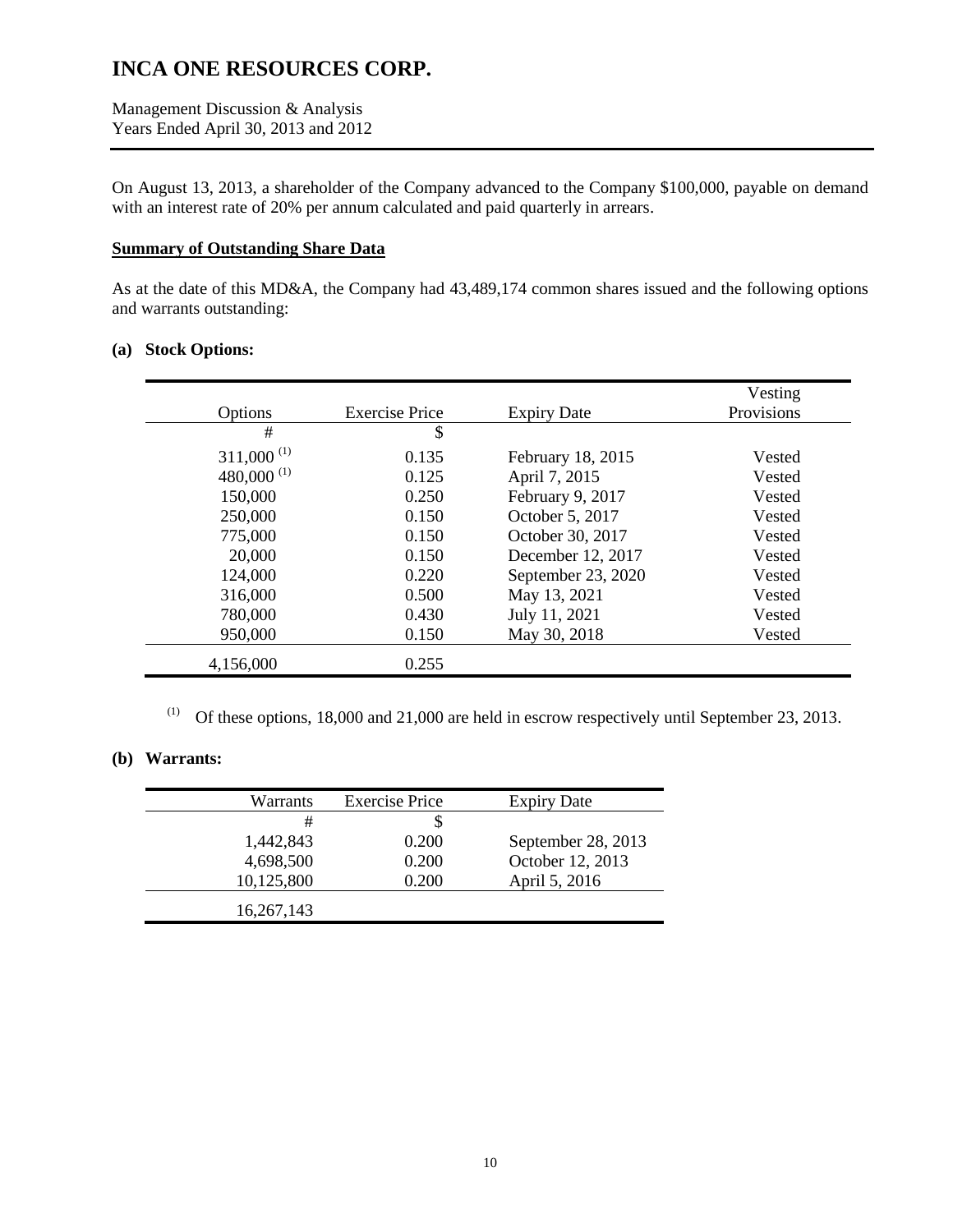Management Discussion & Analysis Years Ended April 30, 2013 and 2012

### **Transactions with Related Parties**

#### **(a) Related Party Transactions**

The Company incurred charges to directors and officers, former directors and officers, or to companies associated with these individuals as follows:

| Year ended April 30,                           | 2013    | 2012    |
|------------------------------------------------|---------|---------|
|                                                |         |         |
| Accounting fees                                | 29,618  |         |
| Consulting and management fees                 | 96,000  | 120,000 |
| Interest                                       |         | 493     |
| Legal fees and share issuance costs            | 63,594  | 21,432  |
| Office, rent and administration <sup>(1)</sup> | 65,950  | 92,800  |
|                                                | 255,162 | 234,725 |

### (1) Of these fees, \$15,000 was allocated to the former CFO of the Company for the year ended April 30, 2013 (2012 – \$30,000).

#### **(b)** C**ompensation of Key Management Personnel**

The Company's key management personnel has authority and responsibility for planning, directing and controlling the activities of the Company and includes the Directors, President and Chief Financial Officer. Compensation in respect of services provided by key management consists of management fees paid to the President and accounting and administration fees paid to companies in which the CFO is, or former CFO was, an associate.

| Year ended April 30,                               | 2013    | 2012    |
|----------------------------------------------------|---------|---------|
|                                                    |         |         |
| Management, accounting and CFO administration fees | 140,618 | 150,000 |
| Share-based payments                               | 117,805 | 192,010 |
|                                                    | 258,423 | 342,010 |

There was no other compensation paid or payable to key management for employee services.

#### **(c) Related Party Balances**

All related party balances payable at April 30, 2013 are non-interest bearing and payable on demand and are comprised of \$10,080 (April 30, 2012 – \$13,264) payable to the President for travel expenses, \$8,836 (April 30, 2012 – \$nil) payable to the President for management fees, and \$7,371 (April 30, 2012 – \$nil) payable to a Company controlled by a director and in which the CFO is an associate.

Included in prepaid expenses at April 30, 2013 are rent deposits of \$nil (April 30, 2012 – \$1,200) paid to companies having a former officer in common.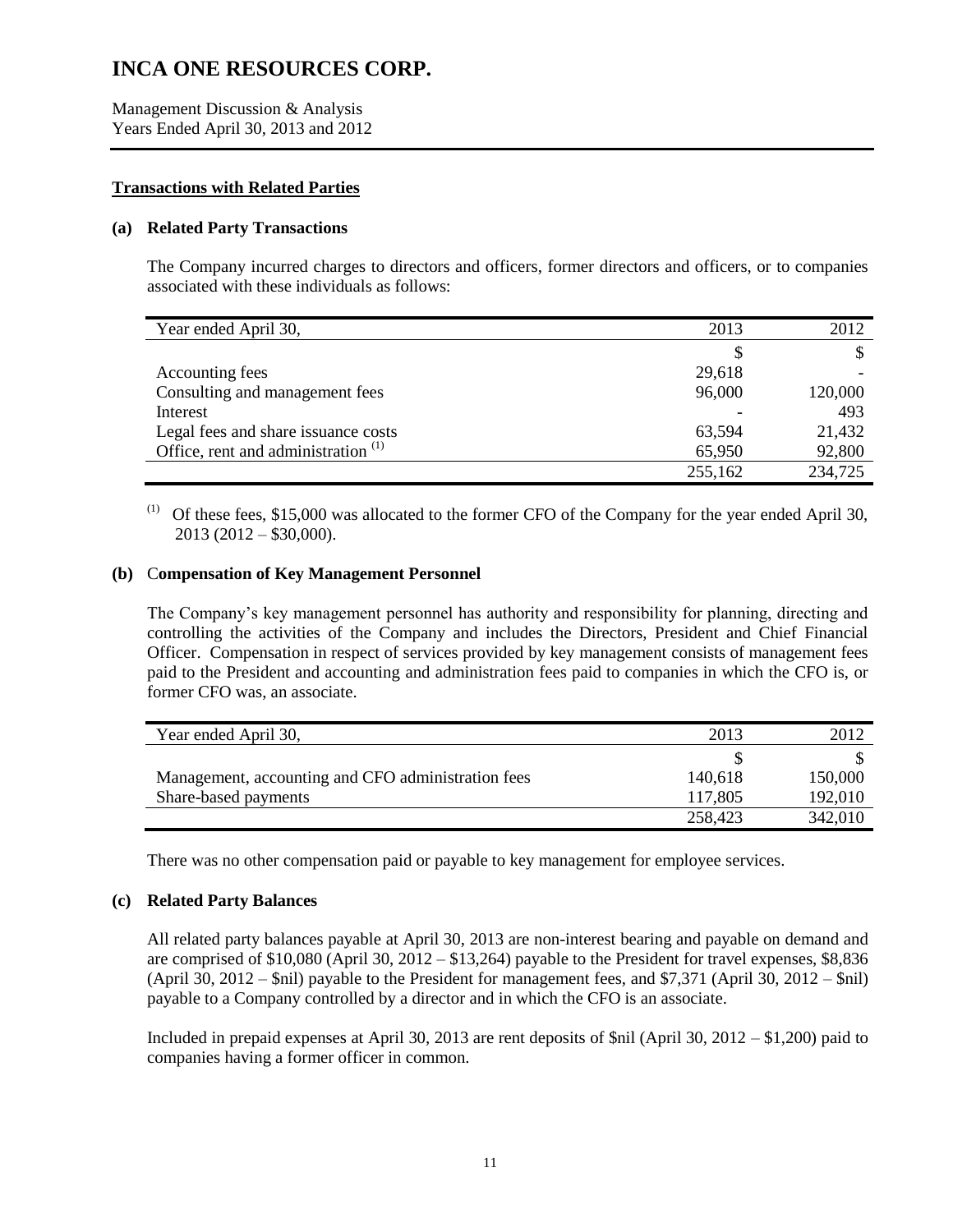Management Discussion & Analysis Years Ended April 30, 2013 and 2012

### **Financial Instruments**

### **(a) Fair Value of Financial Instruments**

As at April 30, 2013, the Company's financial instruments consist of cash and cash equivalents, receivables, and accounts payable and accrued liabilities. The carrying values of these financial instruments are measured at their amortized cost which approximates their fair value because of their short term nature.

IFRS requires disclosures about the inputs to fair value measurements for financial assets and liabilities recorded at fair value, including their classification within a hierarchy that prioritizes the inputs to fair value measurement. The three levels of hierarchy are:

- Level 1 Unadjusted quoted prices in active markets for identical assets or liabilities;
- Level 2 Inputs other than quoted prices that are observable for the asset or liability, either directly or indirectly; and
- Level 3 Inputs for the asset or liability that are not based on observable market data.

#### **(b) Financial Instruments Risk**

The Company's financial instruments are exposed in varying degrees to a variety of financial risks. The Board approves and monitors the risk management processes:

#### *(i) Credit risk*

Credit risk exposure primarily arises with respect to the Company's cash and cash equivalents and other receivables. The risk exposure is limited because the Company places its instruments in banks of high credit worthiness within Canada and continuously monitors the collection of other receivables.

### *(ii)Liquidity risk*

Liquidity risk is the risk that the Company cannot meet its financial obligations as they become due. The Company's approach to managing liquidity is to ensure as far as possible that it will have sufficient liquidity to settle obligations and liabilities when they become due. As at April 30, 2013, the Company had cash and cash equivalents of \$684,724 to settle current liabilities of \$179,183 which mainly consist of accounts payable that are considered short term and settled within 30 days.

### *(iii)Market risk*

a. Interest rate risk

Interest rate risk is the risk that the fair value or future cash flows of a financial instrument will fluctuate because of changes in market interest rates.

The Company invests cash in guaranteed investment certificates at fixed or floating interest rates in order to maintain liquidity while achieving a satisfactory return for shareholders. A change of 100 basis points in the interest rates would not be material to the financial statements.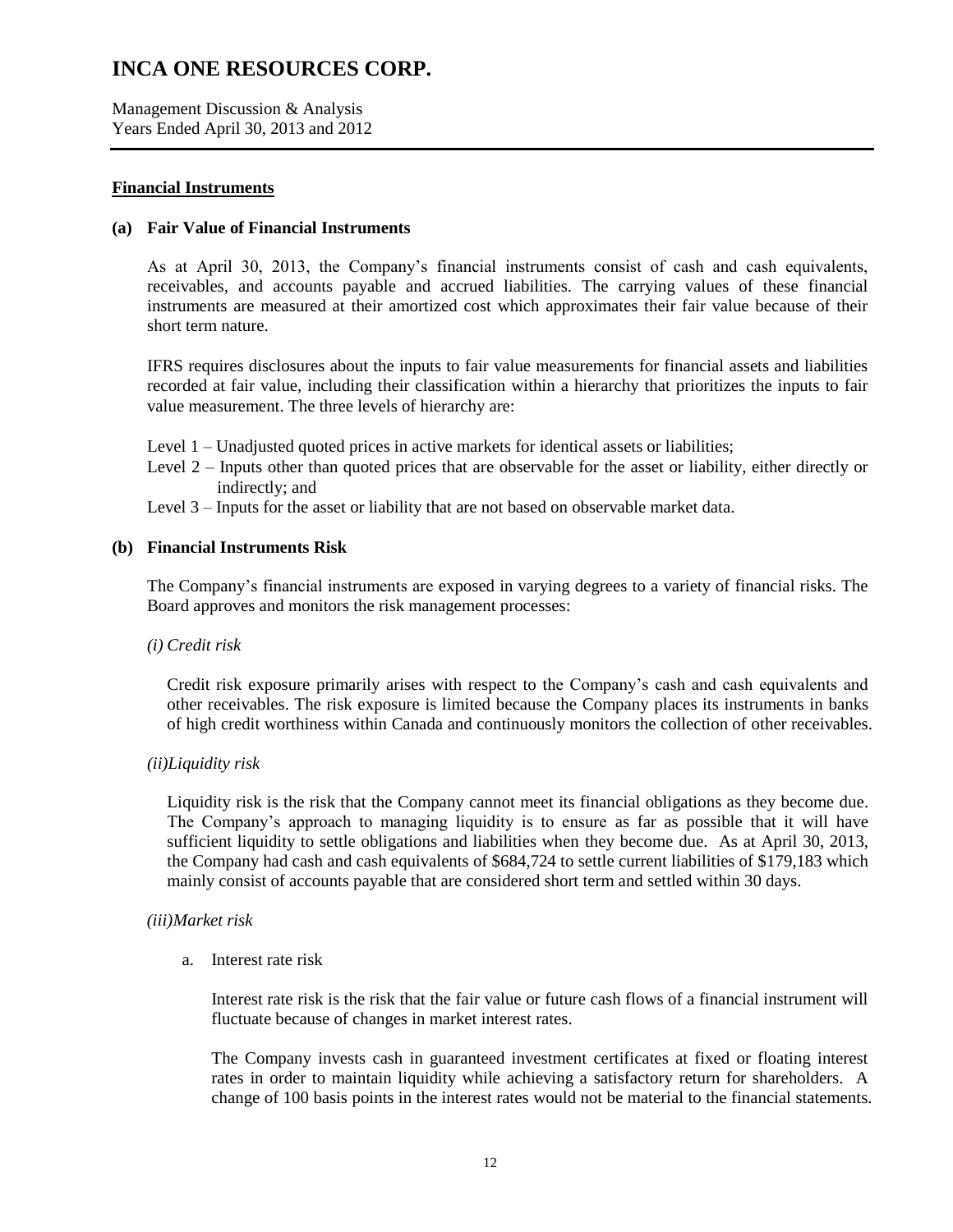#### b. Foreign currency risk

Foreign exchange risk is the risk that the fair value of future cash flows of a financial instrument will fluctuate because of the changes in the foreign exchange rates. The Company is exposed to the financial risk related to the fluctuation of foreign exchange rates associated with the fluctuations in its US dollar and the Peruvian New Sol ("Sol") bank accounts as well as the translation of foreign held assets and liabilities at current exchange rates.

The Company's net exposure to the US dollar and Sol on financial instruments is as follows:

|                                          | April 30, 2013 | April 30, 2012 |
|------------------------------------------|----------------|----------------|
|                                          | \$             | \$             |
| US dollar:                               |                |                |
| Cash and cash equivalents                | 7,747          | 108,492        |
|                                          |                |                |
| Sol:                                     |                |                |
| Cash and cash equivalents                | 8,129          | 18,701         |
| Receivables                              | 7,461          | 2,697          |
| Accounts payable and accrued liabilities | (65, 355)      | (53,231)       |
| Net liabilities                          | (49,765)       | (31, 833)      |

The Company has determined that an effect of a 10% increase or decrease in the US dollar and Sol against the Canadian dollar on its financial instruments as at April 30, 2013, would not result in a significant change to the net loss and comprehensive loss for the year ended April 30, 2013. At April 30, 2013, the Company had no hedging agreements in place with respect to foreign exchange rates.

c. Commodity price risk

Commodity price risk is the risk of financial loss resulting from movements in the price of the Company's commodity inputs and outputs. The Company's price risk relates primarily to future gold price expectations. As at April 30, 2013 the Company was not producing mineral output but continuously monitors precious metal prices as they are included in projections prepared to determine its future strategy.

#### **Subsequent Events**

#### **(a) Corizona Project Toll Milling Agreement**

On May 7, 2013, the Company and Canadian Mining secured a toll milling agreement with a Peruvian ore processor Grupo Dore to process the bulk sample material produced from the Corizona Project. The agreement states that the Company and Canadian Mining will fulfill all necessary requirements to sell bulk sample material from the Corizona Project, and will pay to Grupo Dore the cost to mill its material, including a capital charge plus a toll milling fee per ton of bulk sample material produced. A finder fee of US\$25,000 was paid with respect to this agreement.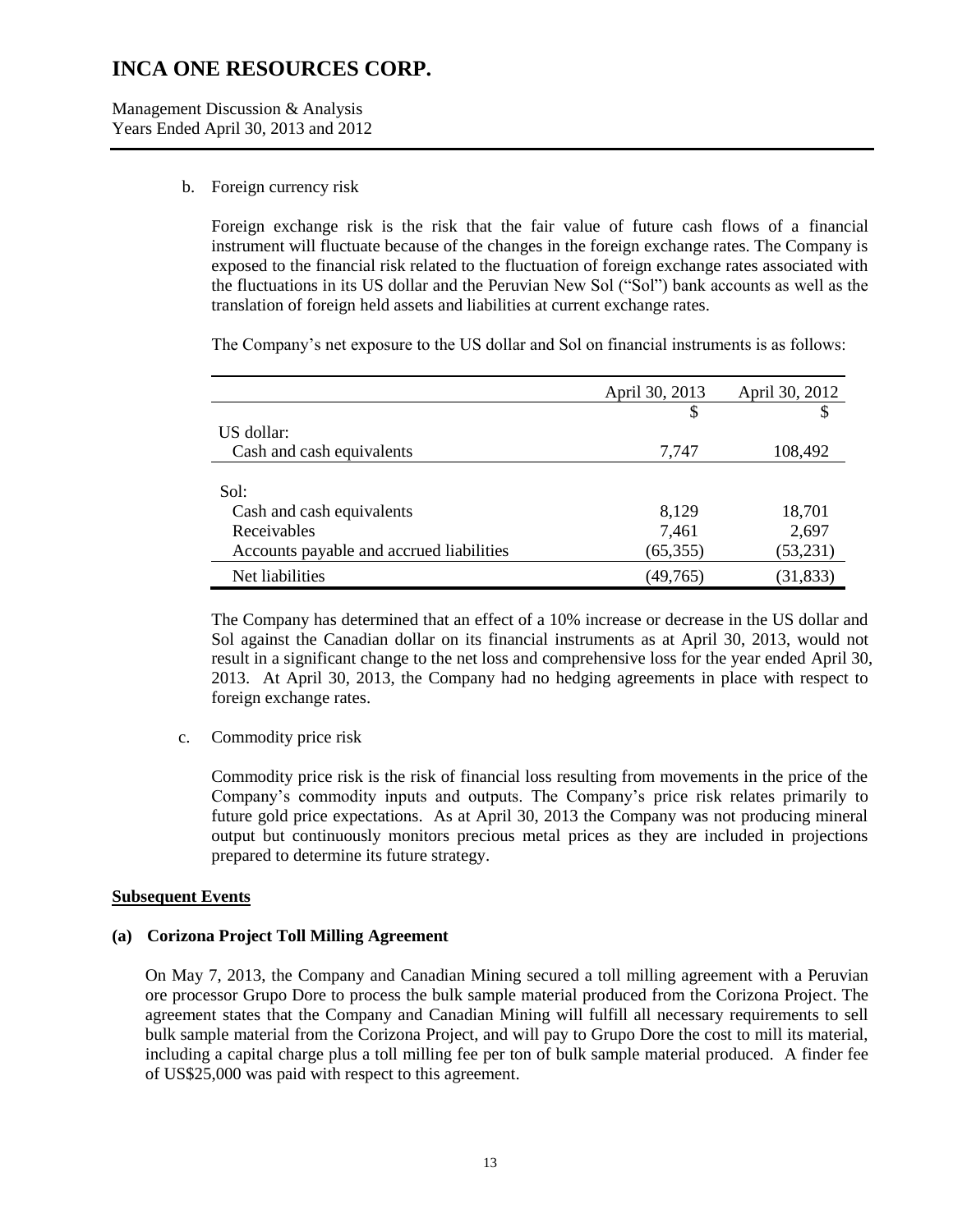Management Discussion & Analysis Years Ended April 30, 2013 and 2012

### **(b) Stock Options**

On May 30, 2013, the Company granted 950,000 fully vested incentive stock options to employees and directors of the Company having an exercise price of \$0.15 each expiring May 30, 2018.

### **(c) Chala One Plant Acquisition**

On June 6, 2013, the Company entered into a Letter of Intent to acquire the Chala One Plant in Southern Peru for US\$240,000. Of this amount, US\$150,000 has been paid and the remaining US\$90,000 is expected to be payable within one year, once transfer of the permitted facility is complete. Completion of the acquisition of the milling facility is subject to a number of conditions including completion of a definitive agreement. A finder fee of US\$40,000 and a sourcing and technical advice fee of \$50,000 have been paid in connection with the acquisition of the milling facility with an additional US\$50,000 sourcing and technical advice fee payable once the plant becomes operational.

### **(d) Debenture Issue**

On June 21, 2013, the Company announced a Debenture offering for gross proceeds of up to \$600,000. The Debenture will be sold in units of \$25,000, have a term of five years, and bear interest at the rate of 10% per annum calculated and paid quarterly in arrears. During the first year of the Debenture term the unit holder has the option to convert up to 20% of their Debenture principal into common shares based on the weighted average trading price of the shares over the ten days prior to conversion. Gross proceeds of \$200,000 have since been received from the issue of Debenture units.

### **(e) Promissory Note**

On August 13, 2013, a shareholder of the Company advanced to the Company \$100,000, payable on demand with an interest rate of 20% per annum calculated and paid quarterly in arrears.

### **(f) Las Huaquillas Option Payment Extension**

In June 2013 the Las Huaquillas drill permits were received and option payments became payable at that time pursuant to the Las Huaquillas Amended Option Agreement. However the Optionors have now agreed to defer the option payments until such time that a joint venture partner can be found. The Company is working towards formalization of this agreement.

### **Off-Balance Sheet Arrangements**

The Company has not entered into any off-balance sheet arrangements.

### **Critical Accounting Policies and Estimates**

The preparation of the Company's consolidated financial statements in conformity with IFRS requires management to make judgments, estimates and assumptions that affect the accounting policies and the reported amounts of assets, liabilities and disclosure of contingent assets and liabilities at the date of the consolidated financial statements and reported amounts of revenues and expenses during the reporting period. Estimates and assumptions are continuously evaluated and are based on management's experience and other factors, including expectations of future events that are believed to be reasonable under the circumstances.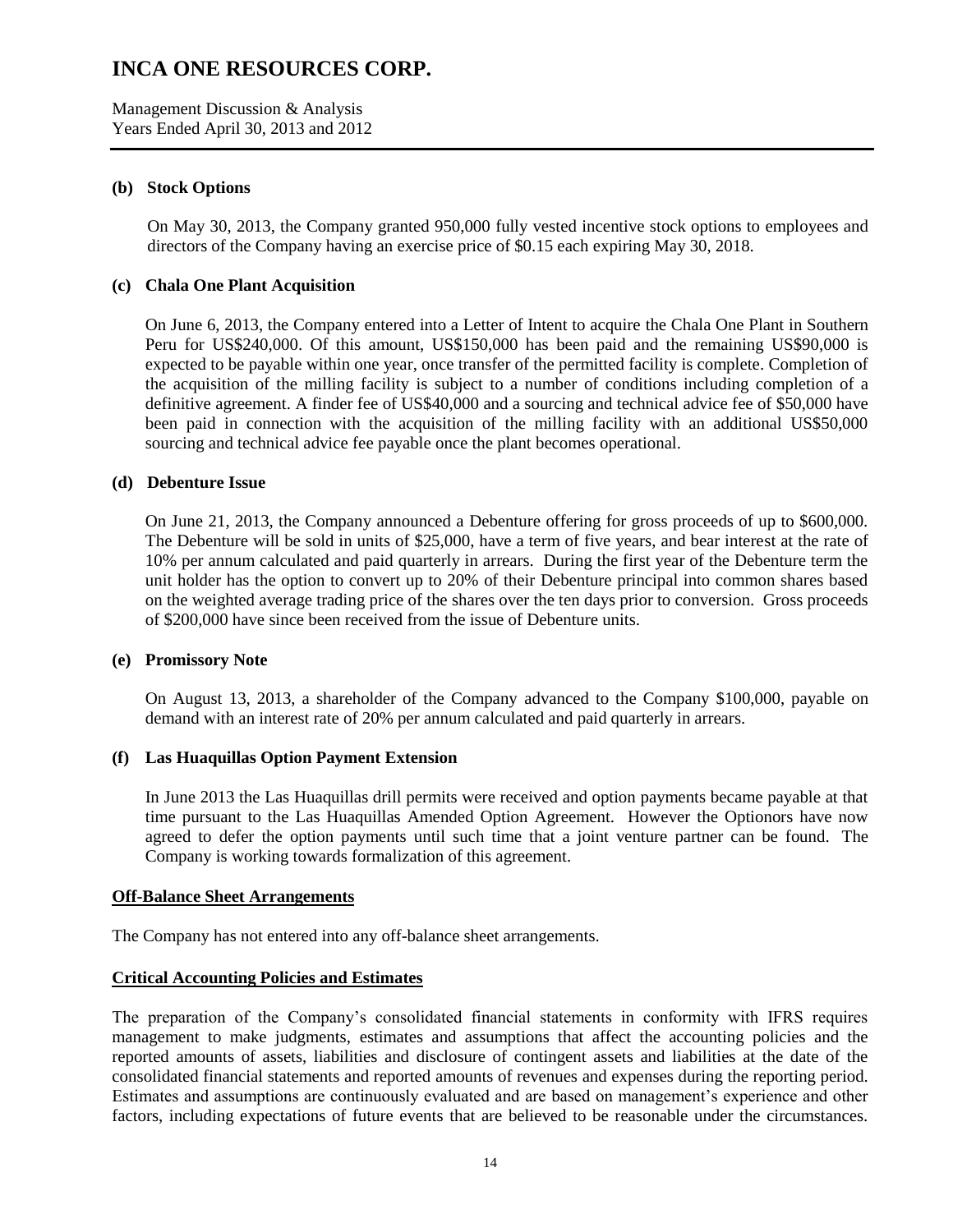Management Discussion & Analysis Years Ended April 30, 2013 and 2012

However, due to the inherent uncertainty involved with making such estimates, actual outcomes can differ from these estimates. Revisions to accounting estimates are recognized in the period in which the estimates are revised and in any future periods affected.

Critical judgments exercised in applying accounting policies that have the most significant effect on the amounts recognized in the consolidated financial statements are as follows:

#### **(a) Going concern**

The financial statements were prepared on a going concern basis, which assumes that the Company will be able to realize its assets and discharge its liabilities in the normal course of business for the foreseeable future.

The assessment of the Company's ability to source future operations and continue as a going concern involves judgment. Estimates and assumptions are continually evaluated and are based on historical experience and other factors, including expectations of future events that are believed to be reasonable under the circumstances.

If the going concern assumption were not appropriate for the financial statements, then adjustments would be necessary in the carrying value of assets and liabilities, the reported revenue and expenses and the statement of financial position classifications used.

#### **(b) Economic recoverability and probability of future economic benefits of mineral property interests**

Management has determined the exploration, evaluation, development and related costs incurred which were capitalized may have future economic benefits and may be economically recoverable. Management uses several criteria in its assessments of economic recoverability and probability of future economic benefits including geologic and other technical information, a history of conversion of mineral deposits with similar characteristics to its own properties to proven and probable mineral reserves, the quality and capacity of existing infrastructure facilities, the evaluation of permitting and environmental issues and local support for the project and the ability to find joint venture partners if necessary.

#### **(c) Commencement of commercial production**

The Company assesses the stage of each mining property and development asset to determine when a property reaches the stage when it is substantially complete and ready for its intended use. Criteria used to assess when a property has commenced commercial production include, among other considerations:

- the level of capital expenditures incurred relative to the expected costs to complete;
- $\blacksquare$  the completion of a reasonable period of testing of the mine plant and equipment;
- the ability to produce saleable metals;
- $\blacksquare$  the attainment of relevant permits;
- $\blacksquare$  the ability to sustain ongoing production; and
- the achievement of pre-determined production targets.

When management determines that a property has reached commercial production, costs capitalized during development are amortized.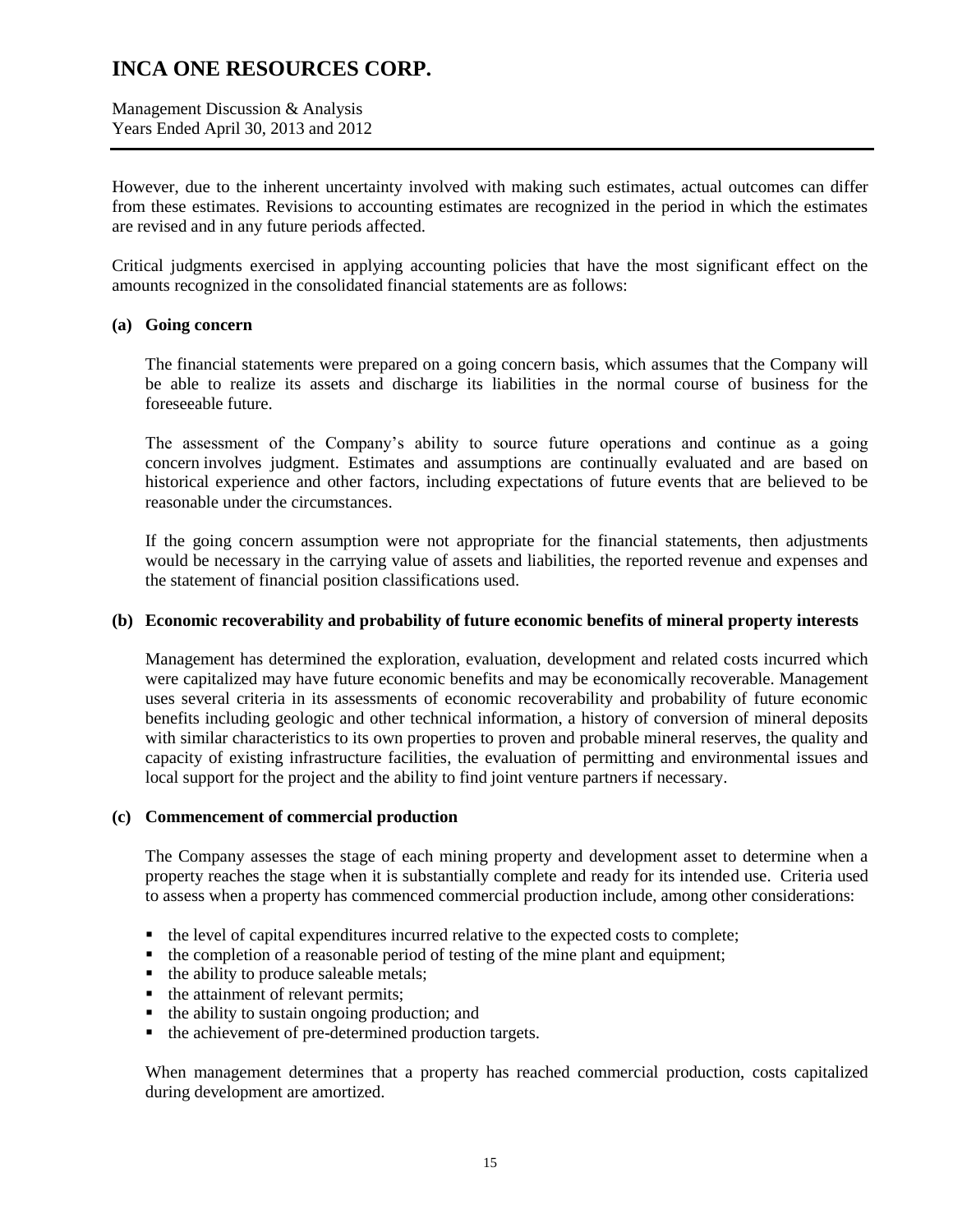Management Discussion & Analysis Years Ended April 30, 2013 and 2012

#### **(d) Determination of functional currency**

The Company determines the functional currency through an analysis of several indicators such as expenses and cash flow, financing activities, retention of operating cash flows, and frequency of transactions with the reporting entity.

Information about assumptions and estimation uncertainties that have a significant risk of resulting in material adjustments are as follows:

#### **(e) Value of share-based compensation**

The Company uses the Black-Scholes option pricing model for valuation of share-based compensation. Option pricing models require the input of subjective assumptions including expected price volatility, interest rate, and forfeiture rate. Changes in the input assumptions can materially affect the fair value estimates and the Company's earnings and equity reserves.

#### **Risks and Uncertainties**

Natural resources exploration, development, production and processing involve a number of business risks, some of which are beyond the Company's control. These can be categorized as operational, financial and regulatory risks.

Operational risks include: the Company may not be able to find and develop resources economically, the Company cannot guarantee title to its properties, the Company may have difficulty in marketing production and services, the Company must manage changing governmental laws and regulations, the Company may have difficulty in hiring and retaining skilled employees and contractors, environmental hazards (including discharge of pollutants or hazardous chemicals), industrial accidents and occupational and health hazards, mechanical failures, the unavailability of materials and equipment, pit slope failures, unusual or unexpected rock formations, poor or unexpected geological or metallurgical conditions, poor or inadequate ventilation, failure of mine communication systems, poor water condition, interruptions to gas and electricity supplies, human error and adverse weather conditions, there is no assurance that the Company will acquire additional mineral properties and any acquisitions may expose the Company to new risks, and the mining industry is intensely competitive for the acquisition of new properties, access to capital and hiring of skilled personnel. The Company continuously monitors and responds to changes in these factors and seeks to adhere to all regulations governing its operations.

Financial risks include commodity prices, interest rates and fluctuating foreign exchange rates, all of which are beyond the Company's control. Additional financial risks are the Company's ability to raise capital to continue funding its operations.

Regulatory risks include the possible delays in getting regulatory approval to, and permits for, the transactions that the Board of Directors believe to be in the best interest of the Company, and include increased fees for filings, the introduction of ever more complex reporting requirements the cost of which the Company must meet in order to maintain its exchange listing.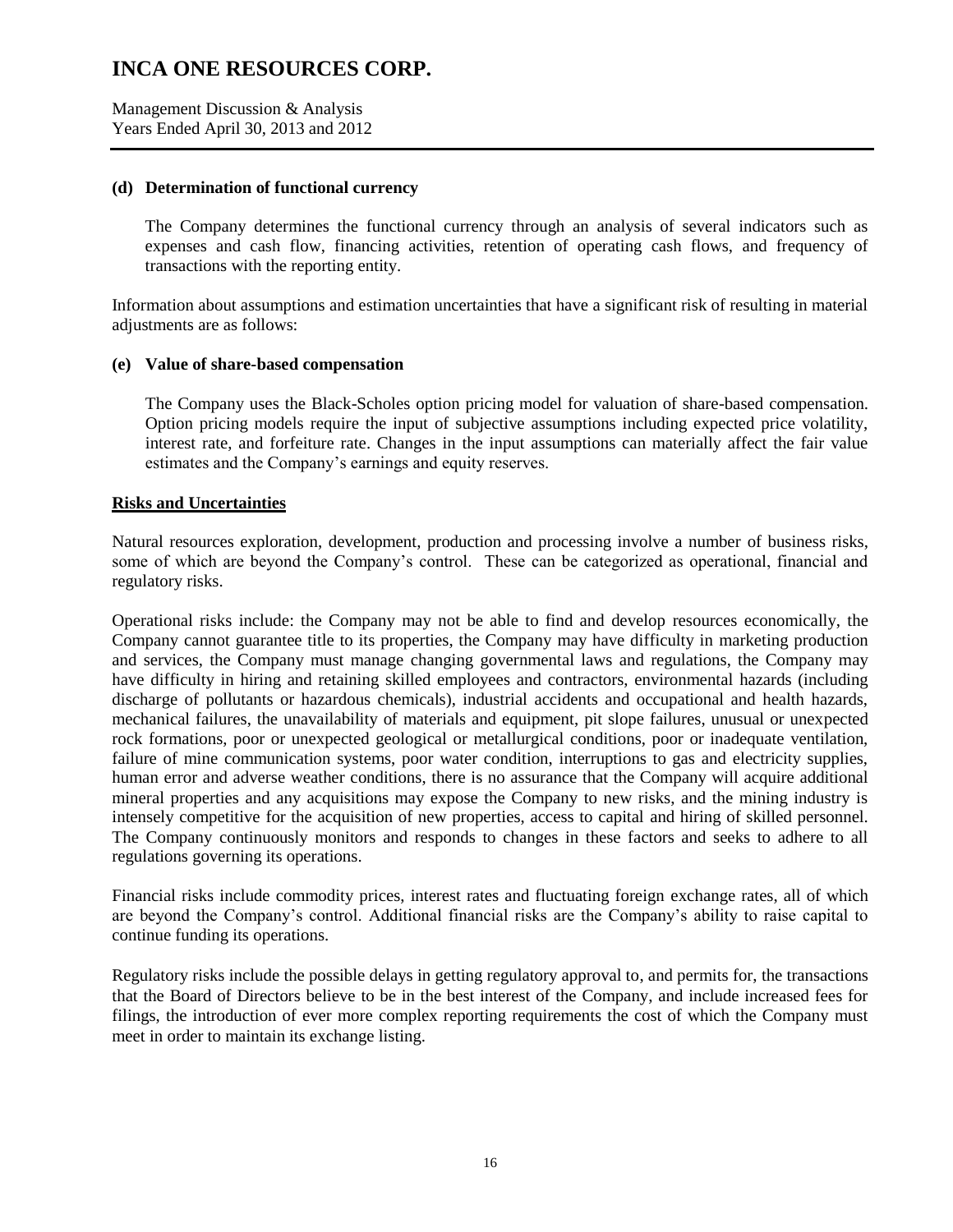Management Discussion & Analysis Years Ended April 30, 2013 and 2012

### **Cautionary Note Regarding Forward-Looking Information**

This MD&A contains forward-looking statements. All statements, other than statements of historical fact, constitute "forward-looking statements" and include any information that addresses activities, events or developments that the Company believes, expects or anticipates will or may occur in the future including the Company's strategy, plans or future financial or operating performance and other statements that express management's expectations or estimates of future performance.

Forward-looking statements are generally identifiable by the use of the words "may", "will", "should", "continue", "expect", "anticipate", "estimate", "believe", "intend", "plan" or "project" or the negative of these words or other variations on these words or comparable terminology. All such forward-looking information and statements are based on certain assumptions and analyses made by the Company's management in light of their experience and perception of historical trends, current conditions and expected future developments, as well as other factors management believes are appropriate in the circumstances. These statements, however, are subject to known and unknown risks, uncertainties and other factors that may cause the actual results, level of activity, performance or achievements of the Company to be materially different from those expressed, implied by or projected in the forward-looking information or statements. Important factors that could cause actual results to differ from these forward-looking statements include but are not limited to: risks related to the exploration and potential development of the Company's projects, risks related to international operations, the actual results of current exploration activities, conclusions of economic evaluations, changes in project parameters as plans continue to be refined, future prices of minerals, as well as those factors discussed in the sections relating to risk factors of the Company set out in this MD&A.

There can be no assurance that any forward-looking statements will prove to be accurate, as actual results and future events could differ materially from those anticipated in such statements. Accordingly, the reader should not place any undue reliance on forward-looking information or statements. Except as required by law, the Company does not intend to revise or update these forward-looking statements after the date of issue of this document or to revise them to reflect the occurrence of future unanticipated events.

### **Disclosure Controls and Procedures**

Disclosure controls and procedures are intended to provide reasonable assurance that information required to be disclosed is recorded, processed, summarized, and reported within the time periods specified by securities regulations and that the information required to be disclosed is accumulated and communicated to management. Internal controls over financial reporting are intended to provide reasonable assurance regarding the reliability of financial reporting and the preparation of financial statements for external purposes in accordance with IFRS. In connection with National Instrument 52-109 (Certificate of Disclosure in Issuer's Annual and Interim Filings) ("NI 52-109"), the Chief Executive Officer and Chief Financial Officer of the Company have filed a Venture Issuer Basic Certificate with respect to the financial information contained in the audited consolidated financial statements for the year ended April 30, 2013 and this accompanying MD&A (together, the "Annual Filings").

In contrast to the full certificate under NI 52-109, the Venture Issuer Basic Certificate does not include representations relating to the establishment and maintenance of disclosure controls and procedures and internal control over financial reporting, as defined in NI 52-109. For further information the reader should refer to the Venture Issuer Basic Certificates filed by the Company with the Annual Filings on SEDAR at www.sedar.com.